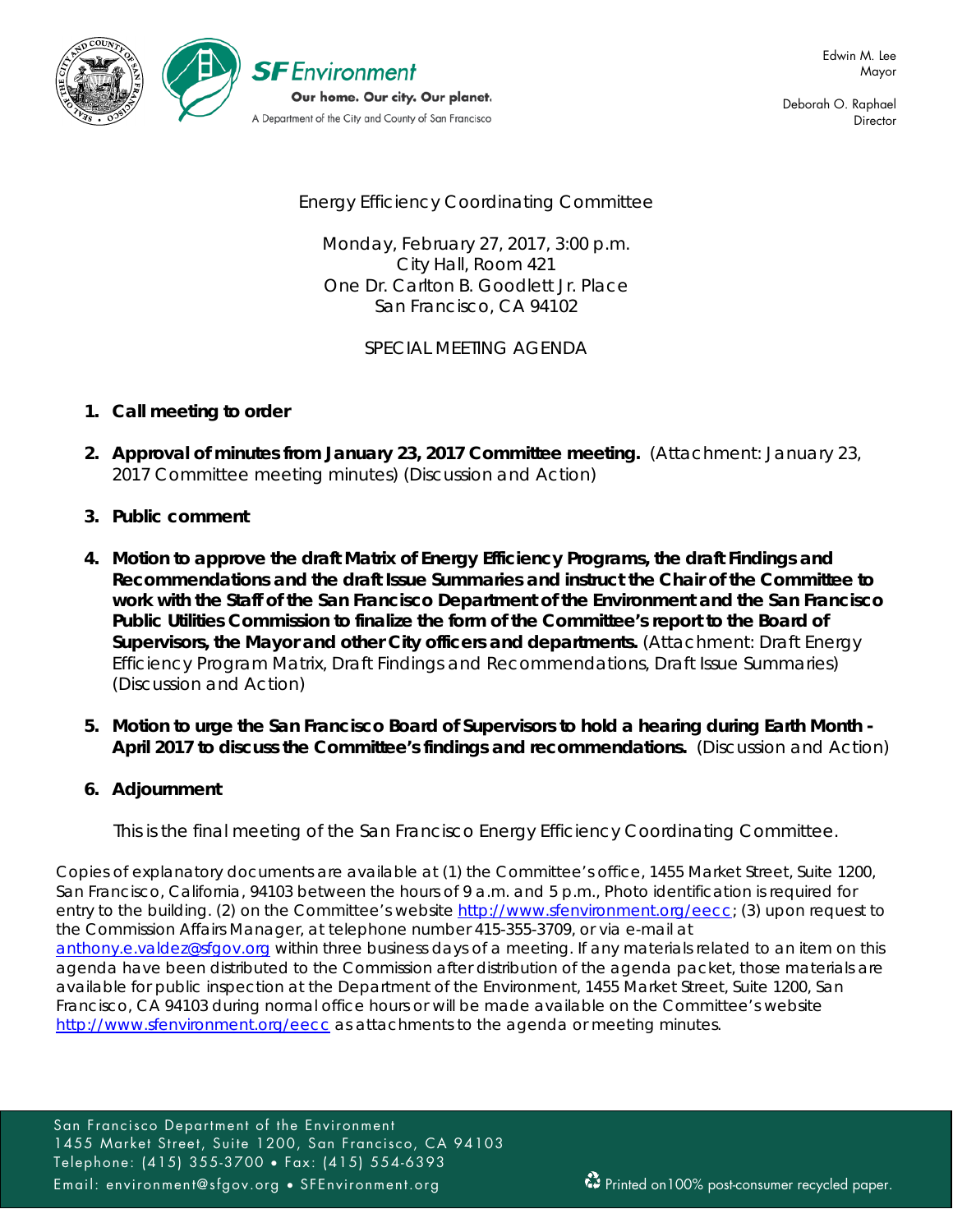## **Important Information**

The ringing of and use of cell phones, pagers and similar sound-producing electronic devices are prohibited at this meeting. Please be advised that the Chair may order the removal from the meeting room of any person(s) responsible for the ringing or use of a cell phone, pager, or other similar sound-producing electronic devices.

NOTE: Persons unable to attend the meeting may submit to the Committee, by the time the meeting begin, written comments. These comments will be made a part of the official public record and shall be brought to the attention of the Committee members. Any written comments should be sent to: Commission Affairs Manager, 1455 Market Street, Suite 1200, San Francisco, CA 94103 by 5:00 p.m. on the day prior to the meeting. Comments that cannot be delivered to the Commission Affairs Manager by that time may be taken directly to the meeting at the location above. When bringing handouts to meetings, please photocopy on both sides of the paper and try to use post-consumer recycled or tree-free paper. Also, please bring sufficient copies of handouts for the Committee, the Commission Affairs Manager and the public.

#### **Public Comment**

At this time, members of the public may address the Committee on items of interest that are within the subject matter jurisdiction of the Committee but are not on today's agenda. Public comment will be taken following each agendized item. Each member of the public may address the Committee for up to three minutes, unless otherwise announced by the President. If it is demonstrated that the comments by the public will exceed 15 minutes, the President may continue Public Comment to another time during the meeting.

The Brown Act forbids the Committee from taking action or discussing any item or issue not appearing on the posted agenda. This rule applies to issues raised in public comment as well. In response to public comment, not on an agendized item, the Committee is limited to:

- 1. Briefly responding to statements made or questions posed by members of the public, or
- 2. Request staff to report back on a matter at a subsequent meeting, or
- 3. Directing staff to place the item or issue on a future agenda (Government Code Section 54954.2(a).)

## **Disability Access**

The Energy Efficiency Coordinating Committee will be held at City Hall, Room 421 in the Civic Center Area. The Committee meeting room is wheelchair accessible. The closest accessible BART station is the Civic Center Station at United Nations Plaza and Market Street. Accessible MUNI lines serving this location are: #71 Haight/Noriega and the F Line to Market and Van Ness and the Metro Stations at Van Ness and Market and at Civic Center. For information about MUNI accessible services call (415) 923-6142. There is accessible curbside parking adjacent to City Hall on Grove Street and Van Ness Avenue and in the vicinity of the Veterans Building at 401 Van Ness Avenue adjacent to Davies Hall and the War Memorial Complex.

In order to assist the City's efforts to accommodate persons with severe allergies, environmental illnesses, multiple chemical sensitivity or related disabilities, attendees at public meetings are reminded that other attendees may be sensitive to various chemical based products. Please help the City accommodate these individuals. Individuals with chemical sensitivity or related disabilities should call the Mayor's Office on Disability at (415) 554-6789 or (415) 554-6799 (TTY) for additional information.

The following services are available on request 72 hours prior to the meeting; except for Monday meetings, for which the deadline shall be 4:00 p.m. of the last business day of the preceding week: For American sign language interpreters or the use of a reader during a meeting, a sound enhancement system, and/or alternative formats of the agenda and minutes, please contact Anthony Valdez at (415) 355-3709 to make arrangements for the accommodation. Late requests will be honored, if possible.

#### **Language Access**

Language Assistance: To request an interpreter for a specific item during the meeting, please contact the Commission Affairs Manager, Anthony Valdez, at (415) 355-3709 or [anthony.e.valdez@sfgov.org](mailto:anthony.e.valdez@sfgov.org) at least 48 hours in advance of the hearing.